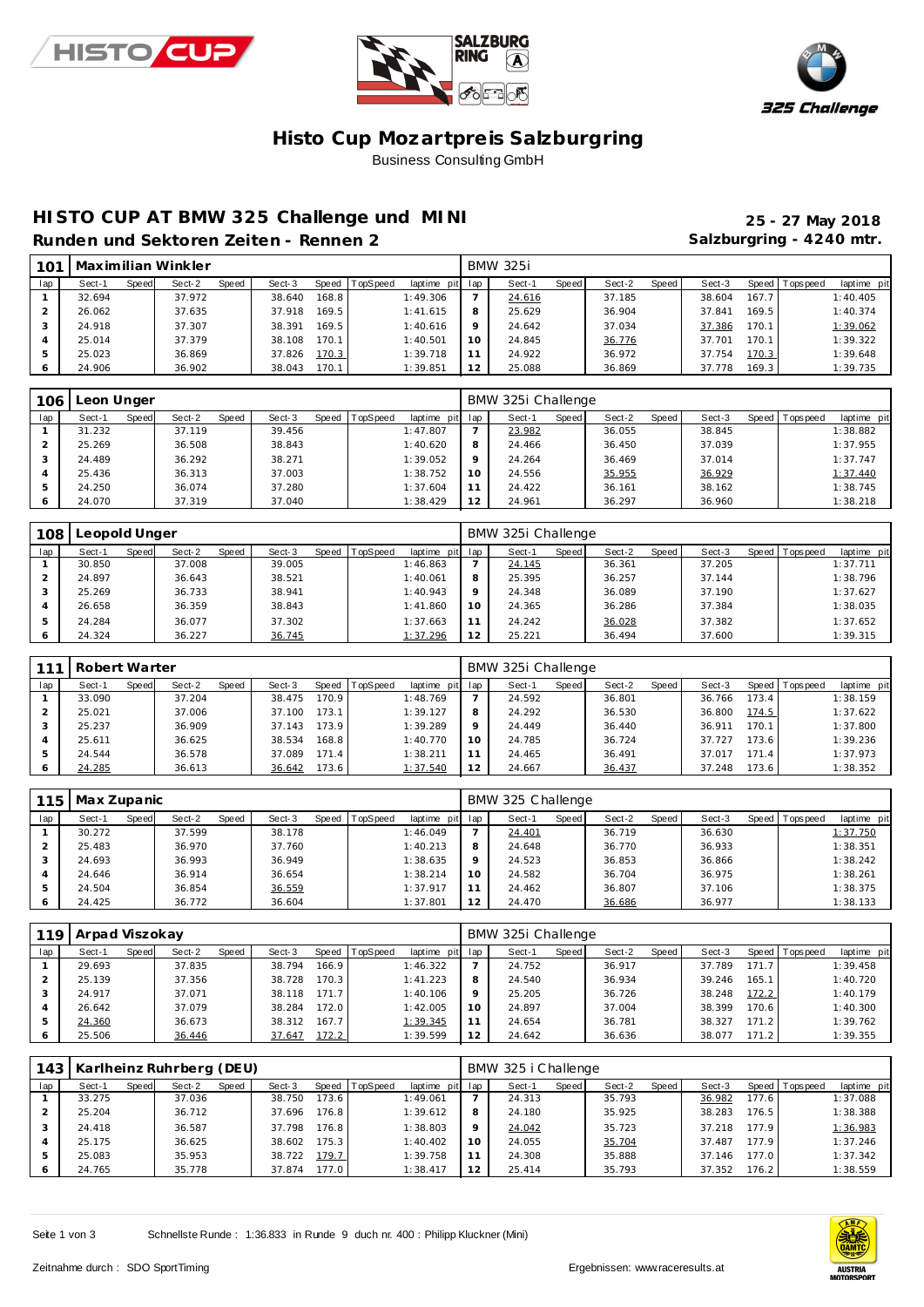





#### **Histo Cup Mozartpre is Salzburgring** Business Consulting GmbH

# **HISTO CUP AT BMW 325 Challenge und MINI 25 - 27 May 2018**

Runden und Sektoren Zeiten - Rennen 2 **bis auch der State State State State State State State State State State State State State State State State State State State State State State State State State State State State St** 

| 145     | Gerald Hofer |       |        |       |        |       |          |                 |         | BMW 325i Challenge |       |        |       |        |       |                 |             |
|---------|--------------|-------|--------|-------|--------|-------|----------|-----------------|---------|--------------------|-------|--------|-------|--------|-------|-----------------|-------------|
| lap     | Sect-1       | Speed | Sect-2 | Speed | Sect-3 | Speed | TopSpeed | laptime pit lap |         | Sect-1             | Speed | Sect-2 | Speed | Sect-3 |       | Speed Tops peed | laptime pit |
|         | 31.700       |       | 36.795 |       | 39.527 | 171.7 |          | 1:48.022        |         | 24.914             |       | 35.655 |       | 37.898 | 174.8 |                 | 1:38.467    |
|         | 26.070       |       | 36.221 |       | 38.358 | 173.9 |          | 1:40.649        | 8       | 25.368             |       | 36.114 |       | 37.148 | 177.9 |                 | 1:38.630    |
|         | 24.822       |       | 35.869 |       | 38.120 | 177.6 |          | 1:38.811        | $\circ$ | 24.132             |       | 35.857 |       | 37.163 | 177.9 |                 | 1:37.152    |
|         | 25.582       |       | 36.456 |       | 37.196 | 176.8 |          | 1:39.234        | 10      | 24.531             |       | 35.615 |       | 37.300 | 175.9 |                 | 1:37.446    |
| 5       | 24.248       |       | 35.749 |       | 37.518 | 175.6 |          | 1:37.515        |         | 24.263             |       | 35.922 |       | 38.224 | 175.3 |                 | 1:38.409    |
| $\circ$ | 24.268       |       | 36.872 |       | 37.434 | 178.2 |          | 1:38.574        | 12      | 25.278             |       | 35.935 |       | 37.280 | 175.0 |                 | 1:38.493    |

| 150 |        |       | obias Weichenberger |       |        |                |                 | BMW 325i Challenge |       |        |       |        |                 |             |
|-----|--------|-------|---------------------|-------|--------|----------------|-----------------|--------------------|-------|--------|-------|--------|-----------------|-------------|
| lap | Sect-1 | Speed | Sect-2              | Speed | Sect-3 | Speed TopSpeed | laptime pit lap | Sect-1             | Speed | Sect-2 | Speed | Sect-3 | Speed Tops peed | laptime pit |
|     | 32.108 |       | 36.802              |       | 39.297 |                | 1:48.207        | 24.198             |       | 36.084 |       | 36.656 |                 | 1:36.938    |
|     | 25.993 |       | 36.329              |       | 38.194 |                | 1:40.516        | 24.022             |       | 35.762 |       | 37.160 |                 | 1:36.944    |
|     | 25.078 |       | 36.305              |       | 37.624 |                | 1:39.007        | 24.806             |       | 35.784 |       | 37.423 |                 | 1:38.013    |
|     | 26.238 |       | 36.374              |       | 38.043 |                | 1:40.655        |                    |       |        |       |        |                 |             |

| 167 |        |       | Manfred Zaunbauer |       |        |       |                |             |         | BMW 325i Challenge |              |        |       |        |       |                |             |
|-----|--------|-------|-------------------|-------|--------|-------|----------------|-------------|---------|--------------------|--------------|--------|-------|--------|-------|----------------|-------------|
| lap | Sect-1 | Speed | Sect-2            | Speed | Sect-3 |       | Speed TopSpeed | laptime pit | lap     | Sect-1             | <b>Speed</b> | Sect-2 | Speed | Sect-3 |       | Speed Topspeed | laptime pit |
|     | 30.729 |       | 37.167            |       | 39.808 | 168.5 |                | 1:47.704    |         | 24.406             |              | 36.547 |       | 38.332 | 174.2 |                | 1:39.285    |
|     | 24.975 |       | 36.905            |       | 37.260 | 175.9 |                | 1:39.140    | 8       | 24.853             |              | 36.464 |       | 36.909 | 175.9 |                | 1:38.226    |
|     | 25.365 |       | 36.494            |       | 37.946 | 176.2 |                | 1:39.805    | $\circ$ | 24.218             |              | 36.668 |       | 36.804 | 174.2 |                | 1:37.690    |
|     | 25.165 |       | 36.669            |       | 36.976 | 176.5 |                | 1:38.810    | 10      | 24.228             |              | 36.439 |       | 36.764 | 173.6 |                | 1:37.431    |
|     | 24.306 |       | 36.564            |       | 36.937 | 175.9 |                | 1:37.807    |         | 24.428             |              | 36.526 |       | 37.872 | 171.7 |                | 1:38.826    |
|     | 24.486 |       | 36.547            |       | 37.218 | 176.2 |                | 1:38.251    | 12      | 24.351             |              | 36.672 |       | 36.667 | 174.5 |                | 1:37.690    |

|         |        |       | Matthias Heinemann |       |        |       |                |                 |                 | BMW 325i Challenge |       |        |       |        |                    |            |             |
|---------|--------|-------|--------------------|-------|--------|-------|----------------|-----------------|-----------------|--------------------|-------|--------|-------|--------|--------------------|------------|-------------|
| lap     | Sect-1 | Speed | Sect-2             | Speed | Sect-3 |       | Speed TopSpeed | laptime pit lap |                 | Sect-1             | Speed | Sect-2 | Speed | Sect-3 | Speed              | T ops peed | laptime pit |
|         | 32.830 |       | 37.082             |       | 37.883 | 169.5 |                | 1:47.795        |                 | 24.411             |       | 36.560 |       | 38.015 | 171.2              |            | 1:38.986    |
|         | 24.855 |       | 36.611             |       | 37.408 | 171.2 |                | 1:38.874        | 8               | 25.036             |       | 36.377 |       | 36.702 | 173.9              |            | 1:38.115    |
|         | 24.703 |       | 36.741             |       | 37.686 | 173.4 |                | 1:39.130        | $\circ$         | 24.216             |       | 36.724 |       | 37.262 | 171.4              |            | 1:38.202    |
|         | 25.647 |       | 36.651             |       | 36.599 | 173.9 |                | 1:38.897        | 10 <sup>°</sup> | 24.556             |       | 36.422 |       | 36.482 | 173.6 <sub>1</sub> |            | 1:37.460    |
|         | 24.295 |       | 36.631             |       | 37.509 | 173.6 |                | 1:38.435        |                 | 24.301             |       | 36.494 |       | 37.474 | 170.1              |            | 1:38.269    |
| $\circ$ | 24.271 |       | 36.980             |       | 37.121 | 175.0 |                | 1:38.372        | 12              | 25.480             |       | 36.511 |       | 36.520 | 173.1              |            | 1:38.511    |

| 177 |        |       | Charly Habenbacher |       |        |       |                  |             |     | BMW 325i Challenge |       |        |       |        |       |                |             |
|-----|--------|-------|--------------------|-------|--------|-------|------------------|-------------|-----|--------------------|-------|--------|-------|--------|-------|----------------|-------------|
| lap | Sect-1 | Speed | Sect-2             | Speed | Sect-3 |       | Speed   TopSpeed | laptime pit | lap | Sect-1             | Speed | Sect-2 | Speed | Sect-3 |       | Speed Topspeed | laptime pit |
|     | 30.280 |       | 37.757             |       | 48.661 | 160.7 |                  | 1:56.698    |     | 26.554             |       | 37.361 |       | 37.277 | 171.2 |                | 1:41.192    |
|     | 25.198 |       | 37.350             |       | 38.784 | 162.9 |                  | 1:41.332    | 8   | 24.903             |       | 37.140 |       | 37.077 | 171.7 |                | 1:39.120    |
|     | 25.387 |       | 38.152             |       | 39.982 | 164.1 |                  | 1:43.521    | Q   | 24.614             |       | 36.938 |       | 37.591 | 171.4 |                | 1:39.143    |
|     | 25.320 |       | 36.946             |       | 37.709 | 172.2 |                  | 1:39.975    | 10  | 24.459             |       | 36.857 |       | 37.184 | 172.2 |                | 1:38.500    |
|     | 24.468 |       | 37.075             |       | 37.217 | 173.1 |                  | 1:38.760    | 11  | 24.439             |       | 36.740 |       | 37.162 | 173.4 |                | 1:38.341    |
| 6   | 24.642 |       | 36.993             |       | 37.163 | 173.6 |                  | 1:38.798    | 12  | 24.292             |       | 36.829 |       | 37.286 | 172.5 |                | 1:38.407    |

| 255 | Oliver Parg |       |        |       |        |       |          |             |         | <b>BMW 325i E30 Cup</b> |       |        |       |        |                |             |
|-----|-------------|-------|--------|-------|--------|-------|----------|-------------|---------|-------------------------|-------|--------|-------|--------|----------------|-------------|
| lap | Sect-1      | Speed | Sect-2 | Speed | Sect-3 | Speed | TopSpeed | laptime pit | lap     | Sect-1                  | Speed | Sect-2 | Speed | Sect-3 | Speed Topspeed | laptime pit |
|     | 34.004      |       | 39.039 |       | 39.818 |       |          | 1:52.861    |         | 25.892                  |       | 38.962 |       | 39.121 |                | 1:43.975    |
|     | 26.874      |       | 38.576 |       | 38.988 |       |          | 1:44.438    | 8       | 25.782                  |       | 38.858 |       | 38.629 |                | 1:43.269    |
|     | 25.767      |       | 38.761 |       | 39.841 |       |          | 1:44.369    | $\circ$ | 25.774                  |       | 38.658 |       | 38.743 |                | 1:43.175    |
|     | 25.788      |       | 38.712 |       | 39.520 |       |          | 1:44.020    | 10      | 25.691                  |       | 38.759 |       | 39.634 |                | 1:44.084    |
| 5   | 26.933      |       | 38.914 |       | 38.819 |       |          | 1:44.666    |         | 25.932                  |       | 38.726 |       | 39.403 |                | 1:44.061    |
| 6   | 25.518      |       | 38.792 |       | 39.220 |       |          | 1:43.530    | 12      | 25.432                  |       | 38.622 |       | 38.552 |                | 1:42.606    |

| 258 |        |       | Ludwig-Peter Prunnbauer (AUT) |       |        |       |                |                 |    | <b>BMW 325i</b> |         |        |       |        |       |                |             |
|-----|--------|-------|-------------------------------|-------|--------|-------|----------------|-----------------|----|-----------------|---------|--------|-------|--------|-------|----------------|-------------|
| lap | Sect-1 | Speed | Sect-2                        | Speed | Sect-3 |       | Speed TopSpeed | laptime pit lap |    | Sect-1          | Speed I | Sect-2 | Speed | Sect-3 |       | Speed Topspeed | laptime pit |
|     | 36.001 |       | 40.669                        |       | 45.258 | 157.0 |                | 2:01.928        |    | 28.186          |         | 40.997 |       | 46.126 | 155.2 |                | 1:55.309    |
|     | 28.212 |       | 40.549                        |       | 45.174 | 154.1 |                | 1:53.935        | 8  | 28.300          |         | 40.260 |       | 44.625 | 154.9 |                | 1:53.185    |
|     | 28.549 |       | 40.389                        |       | 45.017 | 154.9 |                | 1:53.955        |    | 28.511          |         | 39.725 |       | 43.954 | 154.7 |                | 1:52.190    |
|     | 27.991 |       | 40.411                        |       | 45.152 | 154.3 |                | 1:53.554        | 10 | 28.148          |         | 39.816 |       | 43.599 | 157.0 |                | 1:51.563    |
|     | 27.977 |       | 40.553                        |       | 44.687 | 155.6 |                | 1:53.217        |    | 27.970          |         | 39.781 |       | 44.306 |       |                | 1:52.057    |
| 6   | 27.663 |       | 40.294                        |       | 44.105 | 154.7 |                | 1:52.062        | 12 |                 |         |        |       |        |       |                |             |